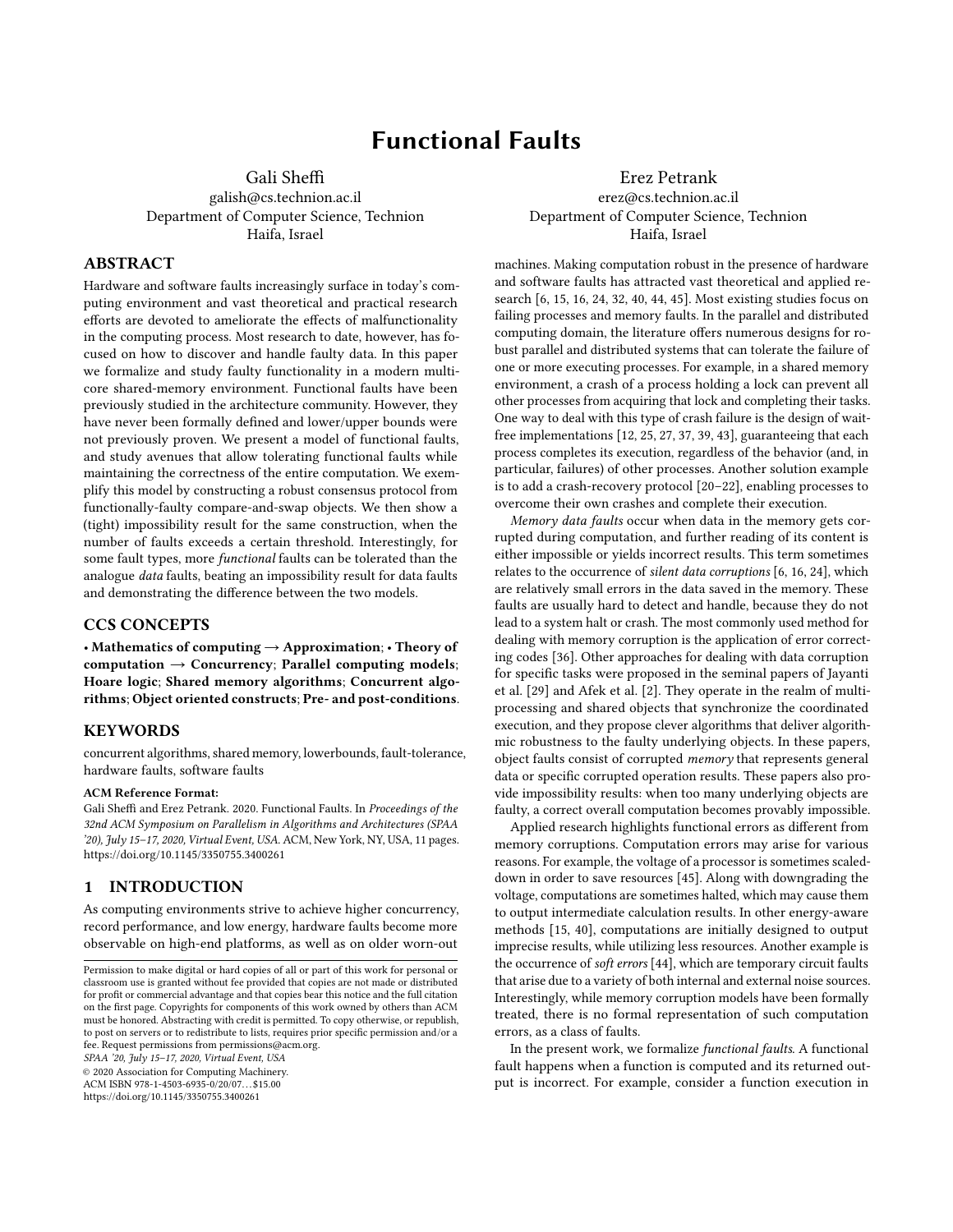which some arithmetic evaluation is slightly off (e.g., a carry evaluation is wrong for an addition operation), or a logical condition is erroneously computed. Previous work regarded such faults in a coarse-grained manner: either the function yields the correct result, or it is faulty, and then the result is arbitrarily corrupted or unavailable. We propose a finer-grained consideration of functions, allowing us to argue about how they fail. When a function result is incorrect, it is not necessarily arbitrary. Sometimes errors can manifest themselves in a more structured manner. More formally, if the preconditions of a function are satisfied on entry to its computation, the result of the function computation is incorrect if it does not satisfy its postconditions. A faulty computation of a function can be erroneous and still satisfy differently structured postconditions. If the functional fault is arbitrary, adhering to no postcondition, then we simply return to the *memory data faults* model, because arbitrary functional faults are equivalent to an arbitrary corruption of the data that the function returns. In contrast, when a faulty function is known to produce a structured error, then robustness may be obtained using more sophisticated techniques.

The way we overcome functional faults is by composing several objects, some of which may be faulty, in a well-designed algorithmic manner, in order to achieve a reliable compound object that can tolerate faults. This is a standard method, also used to handle other types of faults. Examples of such constructions in the memory data fault model are presented both in [\[2\]](#page-10-19) and [\[29\]](#page-10-18), along with some impossibility results. Given an upper bound  $f$  on the total number of faulty base objects, the question is how many base objects are needed overall in order to construct a reliable compound object?

# A Case Study: Building Consensus from CAS Objects with Potential Overriding Faults

The consensus problem is important and widespread in both theory and practice. In a consensus protocol, each process starts with an input value, and, at the end of the execution, each (correct) process terminates with an agreed-upon output stipulating that: (1) all correct processes agree on the same output value, (2) the output value is the input value of one of the participating processes, and (3) all processes eventually terminate. Consensus has been widely used in practice, e.g., for blockchain and reliable distributed storage [\[8,](#page-10-20) [11,](#page-10-21) [14\]](#page-10-22). From a theoretical standpoint, consensus has been shown by Herlihy [\[25\]](#page-10-10) to be universal, in the sense that it can be used to implement any wait-free object. Herlihy also presented the consensus hierarchy that associates consensus numbers with wait-free objects. The consensus number is the maximum number of processes that can participate in a consensus protocol, using this object.

Because of its universality, the consensus problem has often been the focus of study for the universal construction of reliable objects in the presence of process failures in the standard models of shared memory and message passing, (e.g., [\[10,](#page-10-23) [31\]](#page-10-24)) and also in the presence of memory faults [\[2,](#page-10-19) [29\]](#page-10-18). Complementary studies investigated impossibilities in the presence of failures. Much effort has been devoted to showing that consensus, as well as other tasks, depending on the number of faulty processes in the execution, cannot be achieved in these scenarios [\[17,](#page-10-25) [18\]](#page-10-26).

A compare-and-swap (CAS) operation receives a register R, an expected value  $E$ , and a new value  $N$ , and if  $E$  equals the content of register  $R$ , it atomically replaces this content with  $N$ . It does nothing otherwise. We use the CAS object, which is an object that allows executing CAS operations (only), and consider a specific functional fault, denoted the overriding fault, as a case study.

When no faults occur, it is known that consensus can be obtained from a single CAS object [\[25\]](#page-10-10). We present constructions of a reliable consensus object from multiple such (possibly functionally-faulty) CAS objects. The consensus number of a (non-faulty) CAS object is ∞. This is not, however, the consensus number of a CAS object with an overriding fault. We demonstrate the richness of the fault levels: for every  $n > 1$ , there is a faulty CAS with a consensus number *n*.

The following results are shown for building consensus using faulty overriding CAS objects. For a system with two processes, there is a simple reliable construction that uses a single (possibly faulty) CAS object. Next, we look at consensus with more than two processes. If the number of faults per object is unbounded and with at most  $f$  CAS objects being faulty during the computation, one can implement a reliable consensus object using  $f + 1$  CAS objects. Moreover, in this case, we show that consensus is not achievable with  $f$  (or fewer) objects. Otherwise, with a bounded number of faults per faulty object, and at most f faulty objects, one can implement a consensus protocol using f CAS objects (all may be faulty) when the number of processes is at most  $f + 1$ . For more than  $f + 1$  processes, however, at least  $f + 1$  objects are needed (as in the unbounded case).

# Contribution and Organization

This paper makes the following contributions:

- We present and formalize functional faults as a means to study structured errors in function computations.
- We present an example of an important function (the CAS operation), a natural fault (the overriding fault), and a construction of an important protocol (consensus) out of faulty CAS objects.
- We prove that our constructions are optimal by showing that using fewer objects would foil consensus.
- We show that functional faults are more expressive than data faults, by beating the data faults lower bound for the overriding CAS.
- We show that different levels of faults yield the entire Herlihy consensus hierarchy.

Organization. This paper is organized as follows. In Section [2,](#page-2-0) we describe the (standard) shared-memory model we use and a formal definition of the consensus problem. The functional fault model is formally presented in Section [3,](#page-2-1) along with a review of the prior data fault model, a formal definition of the CAS overriding fault and some additional fault types. Specific constructions of a reliable consensus object from faulty CAS objects are presented in Section [4,](#page-4-0) and impossibility results appear in Section [5.](#page-7-0) Additional related work is discussed in Section [6,](#page-9-0) and we conclude in Section [7.](#page-9-1)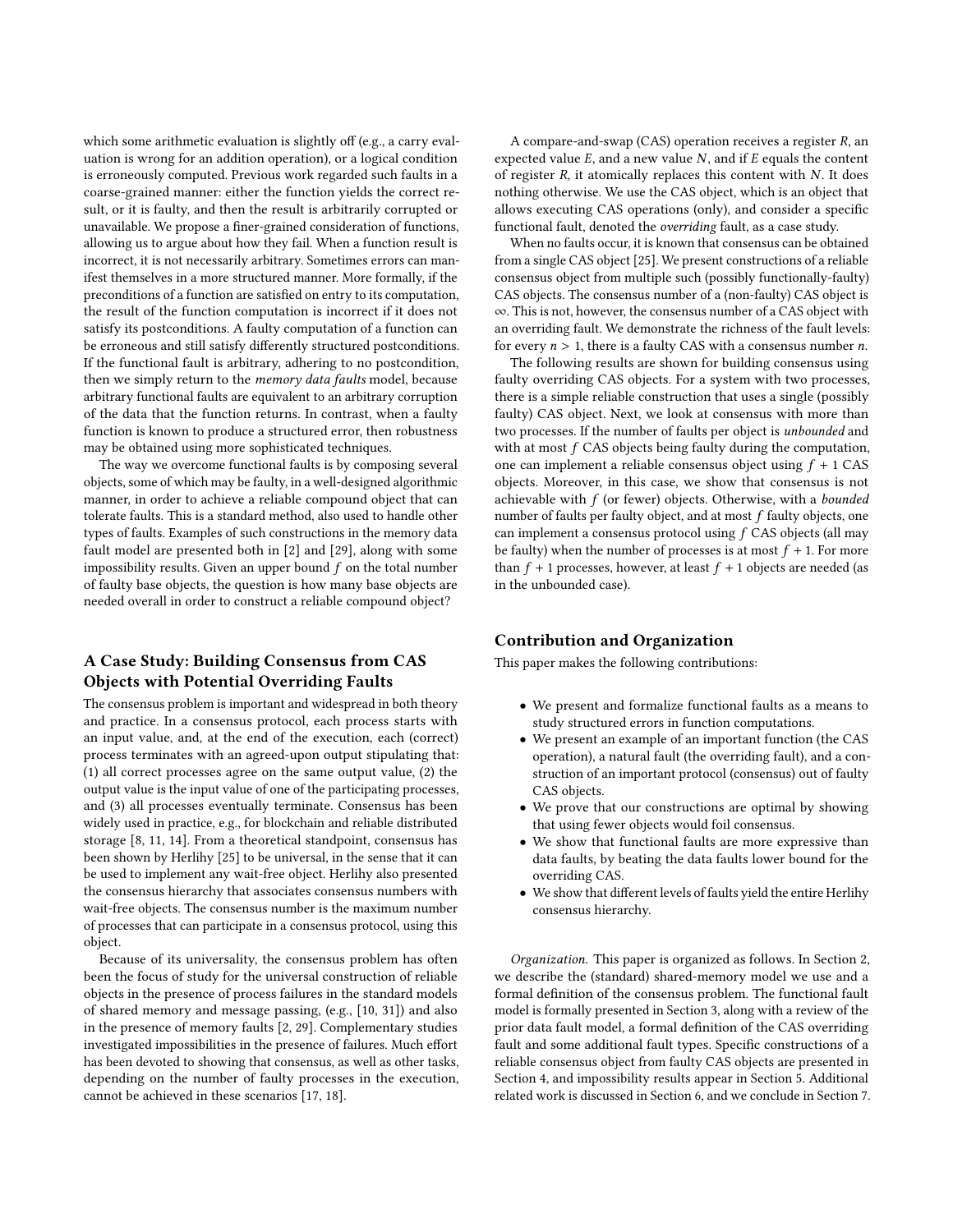## <span id="page-2-0"></span>2 PRELIMINARIES

We consider a standard shared memory setting with a fixed collection of processes, communicating via a finite set of shared objects [\[34\]](#page-10-27). Each object has a certain type, and can be accessed via operations. An object's type includes a (finite or infinite) set of possible states (with a distinguished initial state) and a sequential specification. The sequential specification defines the expected behavior of the object in a sequential run. It specifies, per operation, the preconditions and their respective postconditions. It also takes into account the operation's input parameters. A type is considered deterministic when, given an operation and its current state (assuming it obeys the operation's preconditions), there exists a single resulting state that satisfies the operation's postconditions. An object's type only defines its expected behavior, and thus the object's internal implementation is not restricted.

An execution *state* is an instantaneous snapshot of the system, describing the content of the shared objects and the local state of each process (its program counter, invocation stack and the content of its local variables). The system's initial state is defined, given the set of its processes, their local variables and their programs, and the set of shared objects. In the initial state, the state of each shared object and local variable is its initial state, and each process's program counter is set to the beginning of its program. The processes change the system's state by taking steps, which may include performing some local computations and, additionally, an operation on one of the shared objects. In particular, an invocation of an operation (together with the respective input parameters) and the return from an operation are each considered to be a single step. We assume each step is atomic. An execution consists of an alternating sequence of states and steps, starting with the initial state.

We say that an object is *wait-free* [\[25\]](#page-10-10) if any of its operations, executed by a system process, is guaranteed to terminate after a finite number of steps by this process (regardless of the behavior of the rest of the running processes).

The CAS primitive. The CAS primitive receives three input parameters: a target register, an expected value and a new value. It then atomically compares the register's content to the received expected value, and if they are equal, it replaces the original register value with the new value. Otherwise, the content of the register does not change. A CAS execution is considered successful when the new value is written to the target register, and unsuccessful otherwise. Regardless of the operation's success, it returns the original content of the register.

Consensus. In a consensus protocol, there is a fixed set of processes, communicating via the system's shared objects. Each process begins with an input value and decides on an output value at the end. The protocol has to satisfy the following requirements: (1) Validity: the decided-upon value must be the input of some process, (2) Consistency: all processes must decide on the same value, and (3) Wait-freedom: each process finishes the protocol after a finite number of steps, regardless of the behavior of the rest of the processes.

A consensus object is a shared object that provides a single operation, receiving the input value and returning the decided-upon

value, while satisfying the above postconditions. Such an object can be implemented using a single CAS object [\[25\]](#page-10-10) in the following way: The object is initialized to ⊥, which is different from the input values of all of the processes. Then, each process tries to write its input to the object, using the CAS operation, assuming its current value is ⊥. Since exactly one process succeeds, choosing its input value satisfies consistency and validity. Finally, executing the CAS operation is wait-free.

The consensus number of an object  $O$  (first presented in [\[25\]](#page-10-10)) is the maximal number of processes for which the object  $O$  can implement a consensus protocol. For example, the consensus number of CAS is ∞, so the above implementation is suitable for any number of executing processes.

## <span id="page-2-1"></span>3 FAULT MODEL

Previous theoretic work on dealing with hardware faults focused on data faults. An overview of the data fault model appears in Section [3.1.](#page-2-2) We present our model of functional faults in Section [3.2.](#page-2-3) In Section [3.3,](#page-3-0) we present the overriding CAS as a functional fault example, which we use to demonstrate overcoming functional faults. Finally, in Section [3.4,](#page-4-1) we present some other possible functional faults of the CAS operation, and review ways to deal with them.

## <span id="page-2-2"></span>3.1 Data Faults

A memory data fault is an unexpected modification of the content of a shared memory address, or an event where the content of a memory address becomes unreadable (i.e., a read from this address returns an error mark, or does not return at all). A data fault occurs regardless of the behavior of the executing processes, and independently of their writes to the shared memory. In this model, a shared object is considered faulty if during the execution, its content is replaced at least once by a data fault. A faulty object may suffer from a finite or infinite number of data faults.

Jayanti et al. [\[29\]](#page-10-18) divided object faults into two classes: responsive and nonresponsive. An object with a responsive fault continues to respond to every operation, but its output does not necessarily adhere to the object's specifications. In contrast, an object with a nonresponsive fault is not guaranteed to respond at all. Both fault classes are further divided into three sub-classes, called crash, omission and arbitrary.

Afek et al. [\[2\]](#page-10-19) considered a scenario where the memory gets corrupted occasionally, either a finite or infinite number of times, during execution. An object is faulty in this model if it suffers at least one memory fault during the execution. This definition implies that all faults are responsive. Afek et al. used the term fault operation for occasional faults. Nevertheless, they considered a data fault in memory and not a fault of an operation computation as we propose in this paper.

#### <span id="page-2-3"></span>3.2 Functional Faults

We now present the notion of *functional faults* that deals with structured faults of function execution. Intuitively, functional faults are faults that occur during the execution of an object operation. The definition covers any structured deviation from the correct execution, but we are most interested in cases where functional faults occur due to minor problems such as a single gate miscalculation, or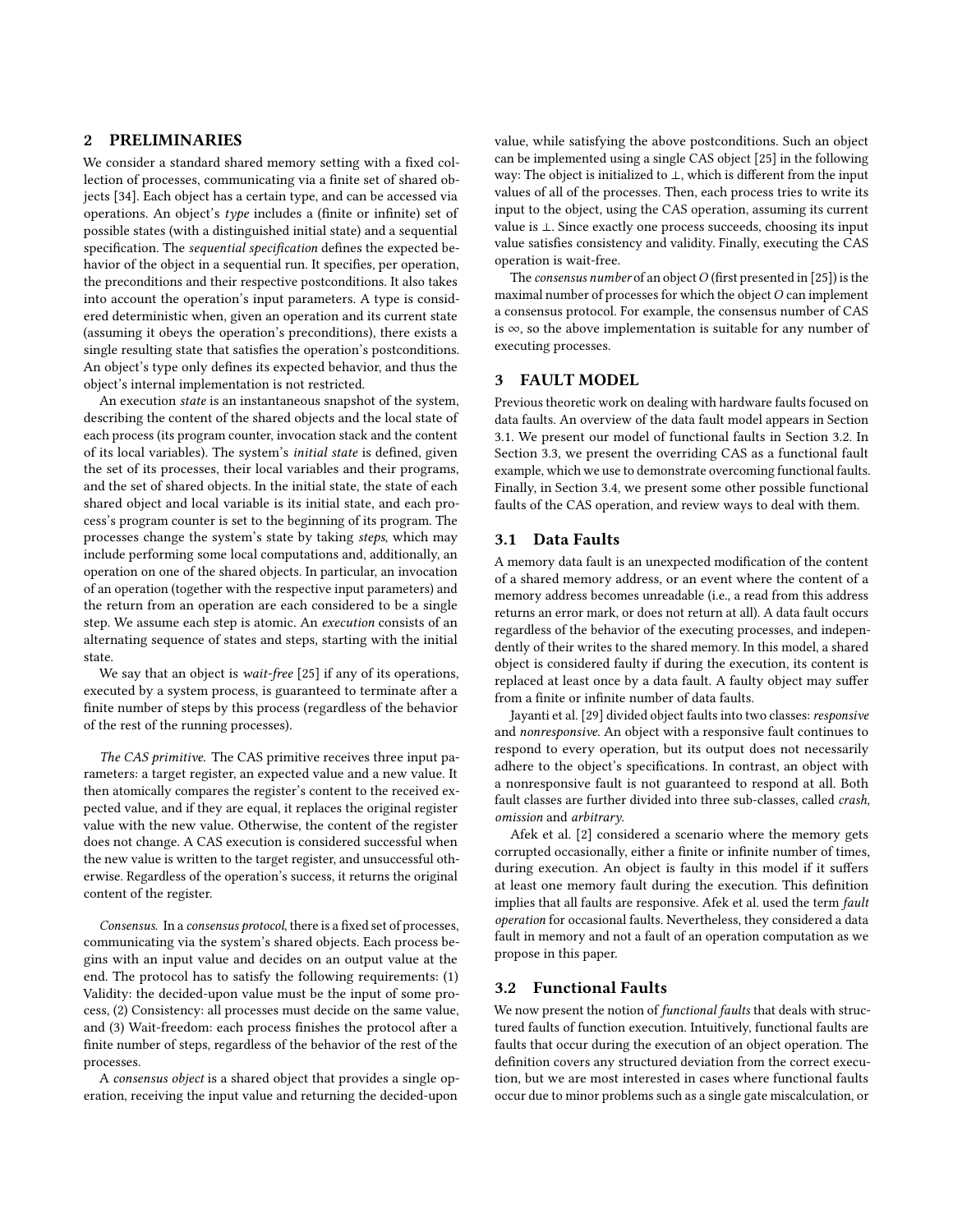a single wrong branch (perhaps one-sided as the overriding CAS), etc. While data faults occur at any time during the computation, a functional fault occurs only during the execution of an operation, and while data faults can produce arbitrary values (or no access to values), a functional fault deviates from the correct result in a limited, specified manner. Therefore, functional faults can sometimes be addressed by an algorithm that handles the specific structured deviation.

Following [\[26\]](#page-10-28), the set of correctness conditions for an operation O can be expressed using a triplet  $\Psi$ {O}Φ. Both Ψ and Φ are assertions (conjunctions of formulas),  $\Psi$  stands for  $O$ 's preconditions and Φ for its postconditions. When the preconditions Ψ are satisfied on an invocation of O and O is correct, then the postconditions  $\Phi$  must be satisfied on return from  $O$ . A functional fault occurs during the execution of O when Ψ is satisfied before executing  $O$ , but  $\Phi$  is not satisfied at the end of the  $O$ 's execution. In practice, not satisfying the postconditions could manifest itself by returning an incorrect output or by writing an incorrect value to the shared memory. We can characterize a functional fault by providing deviating postconditions Φ' that a faulty result satisfies. The postconditions Φ' are<br>different from Φ and usually allow more behaviors. Definition 1 different from Φ and usually allow more behaviors. Definition [1](#page-3-1) states the above formally.

<span id="page-3-1"></span>DEFINITION 1. Let  $\Psi{O} \Phi$  be an operation O, its preconditions  $\Psi$ and postconditions  $\Phi$ . We say that an  $\langle O, \Phi' \rangle$ -fault occurred in Step is an execution E if Step i represents the response from an invocation of an execution E if Step i represents the response from an invocation of O,  $s_0$  is the state that precedes the invocation step,  $s_1$  is the state that follows i,  $s_0 \models \Psi$ ,  $s_1 \not\vDash \Phi$ , and  $s_1 \models \Phi'$ .

Functional faults  $\langle O, \Phi' \rangle$  are more constrained than data faults. First, data faults manifest arbitrary corruption of memory locations or computation results, whereas functional faults must adhere to the specific postconditions  $\Phi'$ . Second, functional faults occur only<br>as a result of an operation invocation (and not at arbitrary points as a result of an operation invocation (and not at arbitrary points during the execution). Restricting the possible errors raises several interesting questions. Can we achieve better fault tolerance (with fewer resources) using clever algorithms? Which deviations from the postconditions of a function can be overcome by compound constructions? Which deviations are impossible to handle?

In this work we show that resources can be saved, given a bound f on the number of faulty objects in the execution. We provide an example where the total number of objects required in order to compose a reliable compound object in the functional faults model is smaller than the number of objects required in the data fault model. Particularly, in some scenarios, one can implement a reliable computation in the functional faults model from faulty-only base objects.

From an object perspective, a shared object is faulty in an execution  $E$ , when one of its operations is faulty in  $E$ . This is formalized in Definition [2.](#page-3-2)

<span id="page-3-2"></span>DEFINITION 2. Let  $\Psi\{O\} \Phi$  be an operation O, its preconditions  $\Psi$ and postconditions  $\Phi$ . Given an execution E, we say that an object O is faulty if there exists an operation  $O$ , executed on  $O$  during  $E$ , and a formula  $\Phi'$ , such that an  $\langle O, \Phi' \rangle$ -fault occurs in E.

In this work we use the notion of total correctness, rather than partial correctness, in which the postconditions must be met only if the operation terminates. The use of total correctness captures only the scenario of responsive faults, by requiring that the operation terminates. Namely, we do not consider a nonresponsive fault as a structured fault with relaxed postconditions. However, Definition [1](#page-3-1) and [2](#page-3-2) can be easily modified to capture the scenario of nonresponsive faults as well (by using partial correctness conditions and updating them accordingly).

Following [\[2\]](#page-10-19), we distinguish the case in which the number of functional faults per faulty object is bounded, from the case of infinitely many faults per faulty object. In both cases, there are no restrictions on the frequency of the faults or the identity of the executing processes that cause them.

As in previous work [\[2,](#page-10-19) [29\]](#page-10-18), we overcome functional faults by composing objects so that a limited number of faults does not foil the correctness of the entire computation. Several parameters determine the nature of faults during computation. The first is the maximum number f of faulty objects in the execution. The second parameter is a limit t on the number of faults per faulty object. This limit can be bounded or unbounded (i.e.,  $\infty$ ). In some scenarios, it is even possible to implement a fault tolerant object from a set of objects that are all faulty, if the number of faults per object is bounded. The last parameter is the number of executing processes n. Similarly to the notion of consensus numbers [\[25\]](#page-10-10), some solutions may be reliable for a limited number of processes only.

<span id="page-3-3"></span>DEFINITION 3. Let  $f \in \mathbb{N}^+$  and  $t, n \in \mathbb{N}^+ \cup \{\infty\}$ . We say that an obtained in the subset of the problem of  $s$  if in any execution implementation is  $(f, t, n)$ -tolerant for a task S, if in any execution that involves at most n processes, with at most f faulty objects, and with at most t functional faults per faulty object, S is computed correctly. We say that an implementation is  $(f, t)$ -tolerant when it is  $(f, t, \infty)$ -tolerant and f-tolerant when it is  $(f, \infty, \infty)$ -tolerant.

In Definition [3,](#page-3-3)  $t = \infty$  stands for an unbounded number of faults per faulty object and  $n = \infty$  stands for an unbounded number of processes in the system. The construction and lower bound examples in this work deal with a single kind of fault and a single type of object. Nevertheless, in general, the definition allows us to present a discussion about a mix of object types and a mix of functional faults.

## <span id="page-3-0"></span>3.3 The Overriding CAS Functional Fault

We demonstrate functional faults using the overriding fault of the CAS operation. We consider CAS objects that allow a single operation – the CAS operation. In particular, such objects do not allow a read operation. When executing the CAS operation on the CAS object  $O$ , the new value *val* is written to the target register even if its original content  $old$  is not equal to the expected value  $exp$ received as input. More formally, let us denote by  $R'$  the value of<br>the CAS object O on entry to the CAS execution (and by  $R$  the value the CAS object  $O$  on entry to the CAS execution (and by  $R$  the value of O at the end of the invocation). Accordingly, the standard postconditions  $\Phi$  of the operation  $old \leftarrow CAS(O, exp, val)$  comprise the formula:

 $y' = exp \begin{cases} ? & R = val \land old = R' : R = R' \land old = R' \end{cases}$ 

while the overriding postconditions  $\Phi'$  consist of the formula:

$$
R = val \ \land \ old = R'
$$

Note that this functional fault is responsive (a CAS execution always terminates, in a wait-free manner), and that even when a fault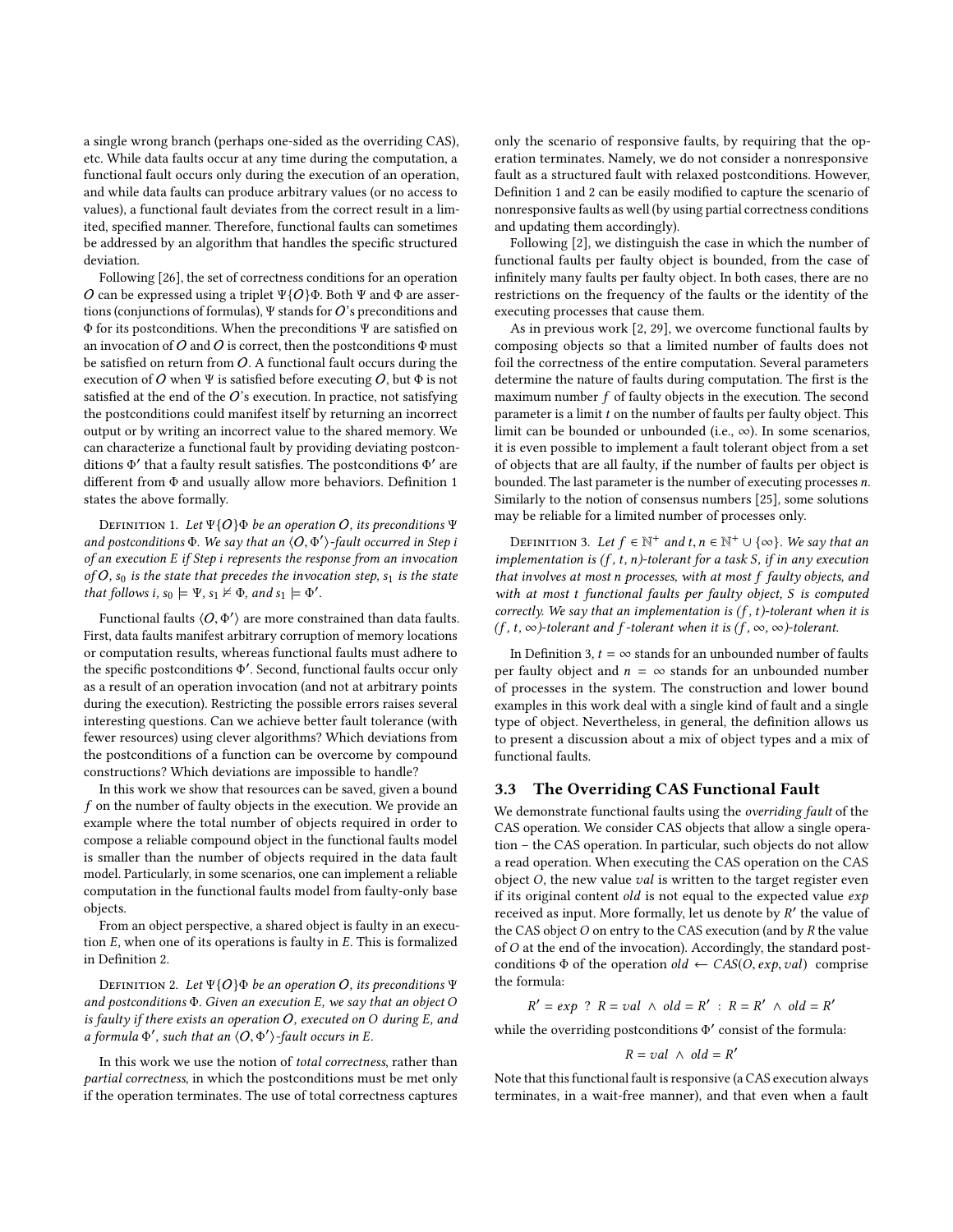occurs, the output is correct. i.e., it returns old. As stated in Section [2,](#page-2-0) we denote a (correct or faulty) CAS execution successful if the new value is written to the target register.

## <span id="page-4-1"></span>3.4 Other Functional Faults in the CAS Object

We chose the CAS primitive as our functional fault example because it is widely used in practice and because it is a strong synchronization primitive. Theoretically, its consensus number is  $\infty$  (a single reliable CAS object solves consensus for any number of processes). We will show that the simple and natural overriding fault can cause the CAS object's consensus number to be reduced to any natural number (shown in Section [5\)](#page-7-0).

Specifically, the occurrence of an overriding fault is possible due to the hardware implementation of the CAS primitive [\[35\]](#page-10-29). The implementation involves a comparison of the expected and current register value, which may yield an incorrect answer due to energy-aware computations [\[15,](#page-10-2) [40,](#page-10-6) [45\]](#page-10-8) or soft-errors [\[44\]](#page-10-7).

There are other possible CAS functional faults, but as discussed next, they are less interesting to study. Some of them are simple enough to be reducible to data faults, implying that they can be dealt with using techniques from previous work [\[2,](#page-10-19) [29\]](#page-10-18). Other faults can easily be shown as impossible to overcome. Let us review possible alternative faults.

A Silent Fault. The new value is not written to the target register, even when its original content is equal to the expected value. When the total number of faults is bounded, each process can execute the original protocol presented in [\[25\]](#page-10-10), until one process succeeds and an output is chosen. When the total number of faults is unbounded, one can construct an execution in which no process ever updates the CAS object and the protocol never terminates. From a different perspective, such a fault can be modeled as a nonresponsive data fault, and it then relates to the next presented type.

An Invisible Fault. The invisible fault causes the output of the CAS operation to be incorrect, i.e., the returned old value is not equal to the original content of the CAS object. This fault can be considered as a memory data fault according to the model introduced by Afek et al. [\[2\]](#page-10-19). A CAS execution in which the old output parameter is incorrect can be replaced by a fault operation that replaces the register's content right before the CAS with the returned old, and another one that writes the correct value right after the CAS. This way, the old parameter is actually correct, but the execution is indistinguishable to the one with the functional fault.

An Arbitrary Fault. This fault occurs when an arbitrary new value is written to the CAS object (regardless of the operation input value). This case is similar to the responsive arbitrary data fault, presented in [\[29\]](#page-10-18), in the following way: Every faulty CAS execution in the functional fault model can be replaced by the same CAS execution, followed by an arbitrary change of the object. The data fault allows additional similar errors at other execution times, i.e., not only when executing the CAS operation. We do not, however, see how restriction of the functional model can provide an advantage over the data fault model. Therefore, the solution suggested in [\[29\]](#page-10-18) for responsive arbitrary faults using  $O(f \log f)$ base objects would work.

# <span id="page-4-0"></span>4 IMPLEMENTING A RELIABLE CONSENSUS **OBIECT**

In this section we demonstrate how to overcome functional faults by constructing a reliable consensus object from CAS objects that may manifest the overriding fault (see Section [3.3\)](#page-3-0). Notice that our constructions beat the impossibility result for building consensus using faulty CAS objects [\[2\]](#page-10-19) in the data faults model, showing that the functional faults model is more expressive than this model.

A construction for two processes is described in Section [4.1.](#page-4-2) For a system with  $n > 2$  processes, a solution for an unbounded number of faults per faulty object appears in Section [4.2,](#page-4-3) and a construction for a bounded number of faults is presented in Section [4.3.](#page-5-0)

## <span id="page-4-2"></span>4.1 A Protocol for Two Processes

We start by pointing out an anomaly for the case when only two processes execute the consensus protocol. It turns out that in this case we can easily overcome the overriding CAS fault. The following theorem asserts that one can implement a consensus object for two processes, even using only one faulty CAS object, and even when the number of faults per faulty object is unbounded.

THEOREM 4. For any  $f \in \mathbb{N}$ , there exists an  $(f, \infty, 2)$ -tolerant consensus implementation that uses a single CAS object.

Proof. The protocol for two processes appears in Figure [1.](#page-4-4) It is obviously wait-free, and uses a single CAS object O (initialized with  $\perp$ ). Let  $p_0$  and  $p_1$  be the two processes executing the protocol, and let  $v_0$  and  $v_1$  be their input values, respectively. A process  $p_i$ either returns  $v_i$  in line [4,](#page-4-4) or O's old content in line [3.](#page-4-4) Since O's old content in this case is not  $\perp$  if must be the content written in old content in this case is not ⊥, it must be the content written in line [2](#page-4-4) by  $p_{1-i}$ , which is  $v_{1-i}$ , and also returned by  $p_{1-i}$ . Therefore, both processes return the same value, which derives consistency both processes return the same value, which derives consistency, and the value returned is always the input of some process, which derives validity.

<span id="page-4-4"></span>1: decide(*val*)<br>2:  $old \leftarrow 0$ 

2:  $old \leftarrow CAS(O, \perp, val)$ <br>3: if  $old \neq \perp)$  then return

```
3: if \left( old \neq \bot \right) then return old<br>4: else return val
```
else return  $val$ 

Figure 1: An  $(f, \infty, 2)$ -tolerant implementation of consensus

## <span id="page-4-3"></span>4.2 An Unbounded Number of Faults per Object

Suppose that there are at most  $f$  faulty CAS objects in the execution, each with an unbounded number of faults. For these objects, all CAS executions may incorrectly succeed, even if the target register's current value is different from the expected value.

THEOREM 5. For any  $f \in \mathbb{N}^+$ , there exists an f-tolerant consensus<br>plementation that uses  $f + 1$  CAS objects implementation that uses  $f + 1$  CAS objects.

Proof. Although we are dealing with a different type of faults, we can adopt a solution similar to the one in [\[29\]](#page-10-18) for data faults. We use  $f + 1$  CAS objects, out of which  $f$  may be faulty, in order to implement a reliable consensus object. The solution appears in Figure [2.](#page-5-1) Denote the  $f + 1$  CAS objects by  $O_0, O_1, \ldots, O_f$ , and assume they are initialized with  $\perp$ . The method input parameter assume they are initialized with ⊥. The method input parameter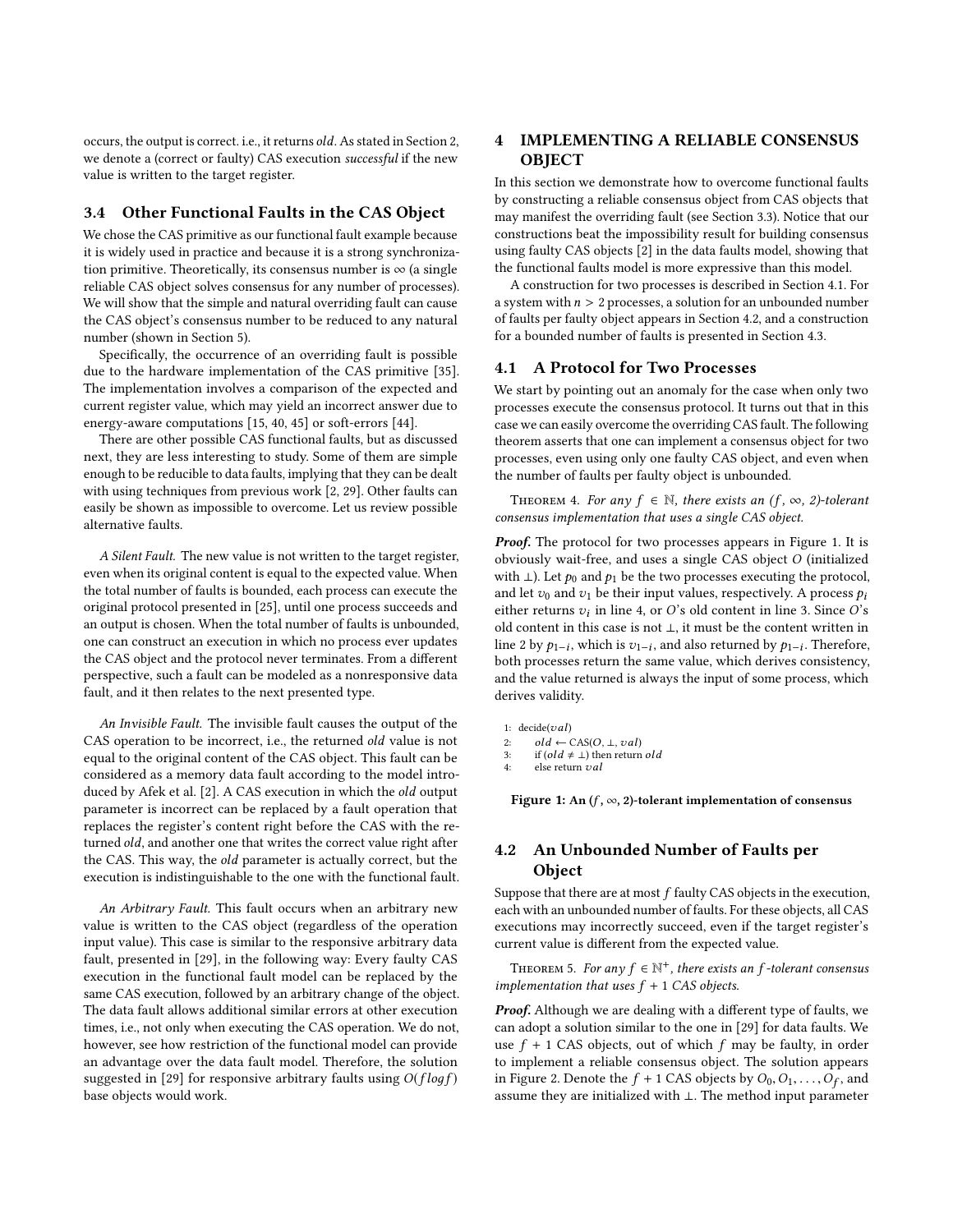is val and the local variable that holds the current decided-upon value is *output*. In addition, each process has a local variable old for holding CAS results. For convenience, we denote the var local variable of a process  $p$  with  $var_p$ .

<span id="page-5-1"></span>

|    | 1: $decide(val)$                                                              |
|----|-------------------------------------------------------------------------------|
| 2: | $output \leftarrow val$                                                       |
| 3: | for $i = 0$ to $f$ do                                                         |
| 4: | $old \leftarrow CAS(O_i, \perp, output)$                                      |
| 5: | if $\left( old \neq \bot \right)$ then <i>out put</i> $\leftarrow$ <i>old</i> |
| 6: | return output                                                                 |

Figure 2: An f-tolerant implementation of consensus

Each process  $p$  starts by setting *output*<sub>p</sub> to hold its initial estimation of the decided-upon value (line [2\)](#page-5-1). Next, each process tries to set each of the CAS objects to its current estimation. When a certain register already contains another input value, meaning  $old_p \neq \bot$ , p adopts  $old<sub>p</sub>$  as its new estimation for the decided-upon value (line [5\)](#page-5-1). The output of a process  $p$  is the final content of *output*<sub>p</sub>.

Validity. Assume by contradiction that at some point during the execution, either a CAS object  $O_i$  ( $0 \le i \le f$ ) or an *output<sub>p</sub>* variable of a process a contains a value different from  $\perp$  and which is not of a process  $p$  contains a value different from  $\bot$ , and which is not an input to some process. Initially, all CAS objects contain ⊥ and  $output_p$  contains  $val_p$  and therefore, it must happen after a write to  $\hat{O}_i$  in line [4](#page-5-1) or a write to *output<sub>p</sub>* in line [5.](#page-5-1) Now, consider the first<br>such write If it is a write to  $\hat{O}_i$  in line 4, then the value written is such write. If it is a write to  $\hat{O}_i$  in line [4,](#page-5-1) then the value written is<br>the content of some *output*, variable at an earlier point during the the content of some  $output_q$  variable at an earlier point during the execution. If it is a write to  $output_p$  in line [5,](#page-5-1) then the value written is the content of some  $O_t$  CAS object at an earlier point during the execution. From the choice of this write as the first one of a value which is neither ⊥ nor an input one, we get a contradiction in both cases. Since ⊥ cannot be written into *output*<sub>p</sub> in line [5,](#page-5-1) *output*<sub>p</sub> always holds a value which is an input to some process. Therefore, the value returned in line [6](#page-5-1) is indeed the input of some process.

Consistency. Let  $O_j$   $(0 \le j \le f)$  be a non-faulty CAS object<br>erg must be at least one) and let x be the first value written into (there must be at least one), and let  $x$  be the first value written into  $\hat{O}_j$  during the execution. Since  $O_j$  is initialized to  $\perp$ , x is written during the first execution of line 4 in the *i*-th iteration, by some during the first execution of line [4](#page-5-1) in the j-th iteration, by some process p, having output<sub>p</sub> = x. As shown in our validity argument above, *output*<sub>p</sub> cannot contain the value  $\bot$ , and thus  $x \neq \bot$ . Since  $\frac{1}{2}$  assuming it contains ⊥, fail. I.e., when a process  $q \neq p$  executes line<br>5 in the *i*-th iteration, it undetes its *output*, variable to hold x. In  $O_i$  is non-faulty, all of the next update trials to update it in line [4,](#page-5-1) [5](#page-5-1) in the  $j\text{-th}$  iteration, it updates its  $output_q$  variable to hold  $x.$  In addition, since  $p$  does not change the content of its *output*<sub>p</sub> variable in this iteration, it remains x. Therefore, for every  $j < i \leq f$ , even if  $O_i$  is faulty, each process q (either  $q = p$  or  $q \neq p$ ) tries to write x<br>to  $O_i$  and thus quitaut, does not change anymore. In the end, all to  $O_i$  and thus, output<sub>q</sub> does not change anymore. In the end, all of the processes return the same value,  $x$ .

Wait-freedom. Each process finishes the protocol after  $f + 1$ iterations of the loop in lines [3-5.](#page-5-1) Each iteration terminates after a finite number of steps, regardless of the behavior of the rest of the processes.

## <span id="page-5-0"></span>4.3 A Bounded Number of Faults per Object

Here, as in Section [4.2,](#page-4-3) we consider more than two processes, i.e.,  $n > 2$  (otherwise, see Section [4.1\)](#page-4-2). Interestingly, when the number of faults per faulty object is bounded, there exist reliable solutions that use only faulty objects. Theorem [6](#page-5-2) asserts that we can implement a consensus object that is fault-tolerant for  $f$  faulty CAS objects, each manifesting at most  $t$  functional faults, with  $f$  CAS objects overall. This theorem, however, holds only when the number of threads  $n$  is at most the number of faulty objects  $f$  plus one. This is tight as we show in Section [5.2.](#page-8-0) For every  $n > f + 1$ , there does not exist an  $(f, t, n)$ -tolerant implementation of consensus that uses  $f$ CAS objects. Alternatively, if  $f + 1$  CAS objects are allowed, i.e., one object is guaranteed to be correct, then one can deal with any number of processes as shown in Section [4.2.](#page-4-3)

<span id="page-5-2"></span>THEOREM 6. For every  $f, t \in \mathbb{N}^+$ , there exists an  $(f, t, f + 1)$ -<br>exant implementation of consensus that uses  $f, CAS$  objects tolerant implementation of consensus that uses f CAS objects.

**Proof.** The implementation appears in Figure [3.](#page-6-0) We use  $f$  CAS objects, all of which may be faulty, that are initialized with ⊥, and denoted  $O_0, O_1, \ldots, O_{f-1}$ . In addition, we assume a finite set of processes denoted  $p_0, p_1, \ldots, p_{f-1}$  and denote the local variable zign processes, denoted  $p_0, p_1, \ldots, p_f$ , and denote the local variable variable variable variable variable variable variable variable variable variable variable variable variable variable variable variable variable variable v of a process  $p_j$  with  $var_j$ . The idea here extends the protocol of Section 4.2; the execution is divided into  $maxSizea + 1$  stages. In Section [4.2:](#page-4-3) the execution is divided into  $maxStage + 1$  stages. In the first maxStage stages, each process  $p_i$  tries to write its current decision, saved in its  $output_i$  variable, together with its current stage, saved in its  $s_i$  variable, to all of the  $f$  CAS objects (lines [3–18\)](#page-6-0), and in the last stage, to  $O_0$  (the final stage, presented in lines [19-24\)](#page-6-0). During the entire execution, the  $exp<sub>j</sub>$  local variable is updated in order to hold the current content of the next CAS object to be updated. As we are going to show next, setting maxStaдe to  $t \cdot (4f + f^2)$  (as done in line [2\)](#page-6-0) is sufficient for achieving consistency (validity and wait-freedom are achieved for any choice of tency (validity and wait-freedom are achieved for any choice of  $maxStage$ ). The final common decision is the *output<sub>i</sub>* value written to  $O_0$  in line [20,](#page-6-0) together with the maximal stage. Notice that choosing an earlier maximal stage might work, but we chose to concentrate on correctness and space complexity rather than on performance issues.

During the first maxStage stages (lines 3-18),  $p_j$  tries to write its current decided-upon value (initially its input  $val_j$ ) to each of<br>the CAS objects, together with a stage indicator  $\epsilon$ ; (line 6), After the CAS objects, together with a stage indicator  $s_j$  (line [6\)](#page-6-0). After executing the CAS operation on  $\Omega$ : the only indication of whether executing the CAS operation on  $O_i$ , the only indication of whether<br>it was a successful one is received when the content of the exp it was a successful one is received when the content of the  $exp<sub>i</sub>$ variable is equal to the original content of  $O_i$ , assigned into the old local variable in line 6. If they are equal,  $\rho_i$  can safely move Following the next CAS object in line [16.](#page-6-0) When the contents of the exp<sub>j</sub> and *ald*, variables are not the same  $\Delta$ , cannot distinguish between  $old<sub>j</sub>$  local variable in line [6.](#page-6-0) If they are equal,  $p<sub>j</sub>$  can safely move and  $old<sub>j</sub>$  variables are not the same,  $p<sub>j</sub>$  cannot distinguish between the following two scenarios: (1) the CAS execution is unsuccessful, and (2) the write involves a fault that causes  $\langle output_j, s_j \rangle$  to be written to  $\Omega$ . Therefore, these two scenarios are handled in the written to  $O_i$ . Therefore, these two scenarios are handled in the same manner (lines 7–15). If  $\rho$ ,'s current stage is earlier than or same manner (lines [7–15\)](#page-6-0). If  $p_j$ 's current stage is earlier than or equal to the last stage written to  $\Omega$ . (the condition in line 8 holds) equal to the last stage written to  $O_i$  (the condition in line [8](#page-6-0) holds), then another process has already undated  $O_i$ , during that same stage then another process has already updated  $O_i$ , during that same stage<br>or a later one. In this case,  $\rho_i$  adopts the new decision value (possibly or a later one. In this case,  $p_j$  adopts the new decision value (possibly identical to its own current decision) and updates its current stage accordingly (lines 9-10). It then updates its  $exp<sub>j</sub>$  variable to hold the expected content of the next CAS object (line [13\)](#page-6-0), and moves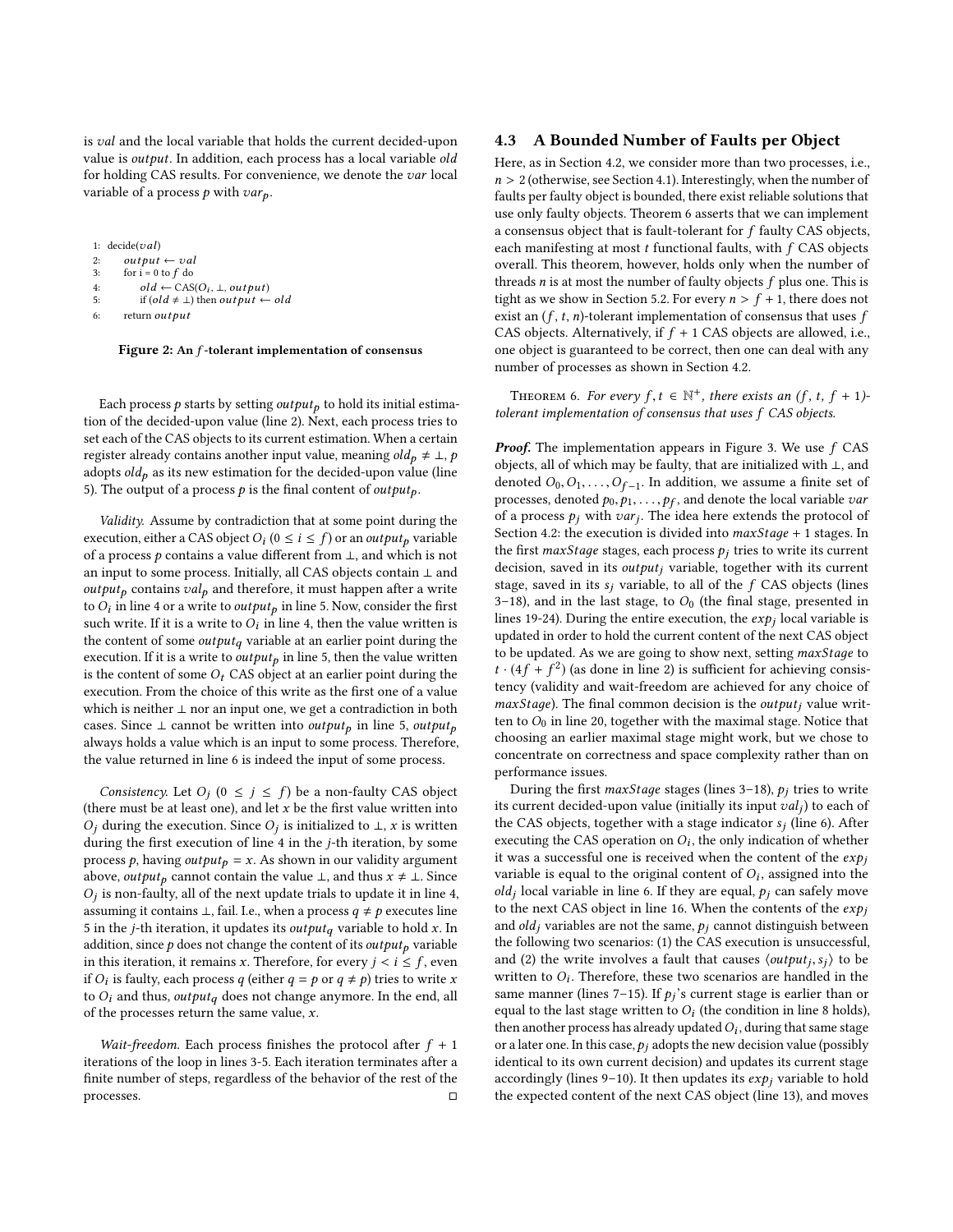on to the next CAS object (line [14\)](#page-6-0). Notice that  $p_i$  does not try to update  $O_i$  again, even when a fault occurs. If  $p_j$ 's current stage is later than the last stage written to  $O_i$  (the condition in line [8](#page-6-0) does<br>not hold), then there is no need to undate  $n$ 's current decision not hold), then there is no need to update  $p_j$ 's current decision<br>value. In this case, exp. is updated to hold the expected current value. In this case,  $exp_j$  is updated to hold the expected current<br>value of  $O$ : (line 15), to ensure success in the next  $C$  4S trial value of  $O_i$  (line [15\)](#page-6-0), to ensure success in the next CAS trial.

```
1: decide(val)<br>2: output2: output \leftarrow val; exp \leftarrow \bot; s \leftarrow 0; maxStage \leftarrow t \cdot (4f + f^2)<br>3: while (s \leftarrow maxStage) do
  3: while (s < maxStage) do<br>4: for i = 0 to f - 1 do
  4: for i = 0 to f - 1 do \rightarrow Handling O_0, \ldots, O_{f-1}<br>5:
                     while (true)
  6: old \leftarrow CAS(O_i, exp, \langle output, s \rangle)<br>7. if (old \neq exp)7: if (old \neq exp)<br>8: if (old-stage \geq s)8: \text{if } (old.shape \ge s) \rightarrow \text{Needs to update output}<br>9: \text{output} \leftarrow old.val9: output \leftarrow old.val<br>10: s \leftarrow old stage10: s \leftarrow old, stage<br>11: if (s = maxSta)11: if (s = maxStage)<br>12: return output12: return out put \triangleright The decided value
 13: exp \leftarrow \langle old.val, old.state - 1 \rangle<br>14. hreak by N
14: break <br>
break <br>
break <br>
break <br>
break <br>
break <br>
break <br>
break <br>
break <br>
break <br>
break <br>
break <br>
break <br>
break <br>
break <br>
break <br>
break <br>
break <br>
break <br>
break <br>
break <br>
break <br>
break <br>
break <br>
break <br>
break <br>
break <br>
b
15: else exp \leftarrow old
→ Still needs to update O_i<br>16: else break
→ A successful CAS execution
16: else break \triangleright A successful CAS execution 17: \cdot exp. stage \leftarrow s
17: exp.sizege \leftarrow s<br>18: s \leftarrow s + 119: while (true)
 19: while (true) \triangleright The final stage
 20: old = CAS(O_0, exp, \langle output, maxStage \rangle)<br>
21: if (old \neq exp \land old{std}.stage < maxStage)22: \exp \leftarrow old<br>
23: else break
                else break
24: return out put
```
Figure 3: An  $(f, t, f + 1)$ -tolerant implementation of consensus

To prove that the protocol presented in Figure [3](#page-6-0) is an  $(f, t, f+1)$ tolerant implementation of consensus, we need to show that, given that the number of faults per object is at most  $t$ , that  $maxStage$  is set to  $t \cdot (4f + f^2)$ , and that there are at most  $f + 1$  processes in the system it is valid consistent and wait-free system, it is valid, consistent and wait-free.

Our first two claims relate to the fact that  $p_j$ 's stage (saved in its local variable), can only increase over time, and that it cannot sj increase before the previous stage is written to all of the CAS objects.  $s_i$  local variable), can only increase over time, and that it cannot Full correctness proofs can be found in [\[42\]](#page-10-30).

<span id="page-6-3"></span>CLAIM 7. Let  $0 < n_1 < n_2 \leq$  maxStage be the stage values assigned to the  $s_j$  variable of some process  $p_j$  during the execution. Then  $n_1$  is assigned to  $s_j$  before  $n_2$ .

<span id="page-6-1"></span>CLAIM 8. Let x be a value,  $0 \le n_1 \le \text{maxStage}$  a stage number and  $0 \le i \le f-1$ . If  $\langle x, n_1 \rangle$  is written to  $O_i$ , then (1) for every  $n_0 < n_1$ <br>and  $k \le f-1$ ,  $\langle x, n_2 \rangle$  was written to  $O_i$ , at some point hefore this and  $k \le f - 1$ ,  $\langle x, n_0 \rangle$  was written to  $O_k$  at some point before this write, and (2) for every  $k < i$ ,  $\langle x, n_1 \rangle$  was also written to  $O_k$  at some point before this write.

Notice that there are  $f$  CAS objects, and at most  $t$  faults per CAS object can occur.Therefore, at most  $t \cdot f$  faults may occur during the entire execution. In addition, the protocol consists of  $t \cdot (4f + f^2)$  stages, and by Claim [8,](#page-6-1) each stage includes at least f<br>successful (but not necessarily non-faulty) CAS executions. Overall successful (but not necessarily non-faulty) CAS executions. Overall, the execution consists of at least  $f \cdot t \cdot (4f + f^2)$  CAS executions. Our next observation is straightforward.

<span id="page-6-2"></span>OBSERVATION 9. During the execution there must be a sequence of  $4f + f^2$  consecutive non-faulty writes to the CAS objects.

Let us denote the latest stage, written to any CAS object **before** the first such sequence (guaranteed by Observation [9\)](#page-6-2) during the execution, with m. By Claim [8,](#page-6-1) stage  $m - 1$  is already written to all of the CAS objects before that guaranteed sequence begins.

DEFINITION 10. Let  $S \subseteq \{O_0, O_1, \ldots O_{f-1}\}$  be the set of CAS objects which are overridden with a stage earlier than  $m - 1$ , after containing the stage  $m - 1$  for the first time during the execution.

<span id="page-6-5"></span>Claim 11. After the sequence, guaranteed by Observation [9,](#page-6-2) begins, at most  $f - |S|$  processes write stages which are smaller than  $m - 1$ to the CAS objects.

PROOF. When a process overrides a CAS object with a smaller stage, it immediately updates its local stage in line [10.](#page-6-0) In addition, according to Claim [7,](#page-6-3) the stage of a process can only increase. Therefore, a process would not override a CAS object  $O_i \in S$  with a stage < m <sup>−</sup> <sup>1</sup> more than once. All of the overrides must occur before the guaranteed sequence begins (since it does not contain overriding faults, by the choice of it) and thus, at least  $|S|$  processes (the ones which executed these overriding faults) are at a stage  $\geq m-1$  when the sequence begins. In addition, according to Claim [7,](#page-6-3) the process that wrote the stage  $m - 1$  to  $O_0$  for the first time, can no longer override any other object with a smaller stage. Therefore, this process is not one of the  $|S|$  processes mentioned above, and it would indeed not write a stage which is smaller than  $m - 1$  after the guaranteed execution begins. There are at most  $f + 1$  processes in the system, and in total we get at most  $f + 1 - |S| - 1 = f - |S|$ <br>processes and the claim holds processes, and the claim holds.

<span id="page-6-4"></span>CLAIM 12. Let  $0 \le i \le f - 1$ . If  $\langle x_1, n_1 \rangle$  is the content of  $O_i$ ,<br>placed by  $\langle x_2, n_2 \rangle$  yie a successful non-faulty CAS execution, then replaced by  $\langle x_2, n_2 \rangle$  via a successful, non-faulty CAS execution, then  $n_2 > n_1$ .

PROOF. In a successful, non-faulty CAS execution by a process  $\mu$ <sub>1</sub>,  $\mu$ <sub>1</sub>,  $\mu$ <sub>1</sub>,  $\mu$ <sub>1</sub>,  $\mu$ <sub>1</sub>,  $\mu$ <sub>1</sub>,  $\mu$ <sub>1</sub>,  $\mu$ <sub>1</sub>,  $\mu$ <sub>1</sub>,  $\mu$ <sub>1</sub>,  $\mu$ <sub>1</sub>,  $\mu$ <sub>1</sub>,  $\mu$ <sub>1</sub>,  $\mu$ <sub>1</sub>,  $\mu$ <sub>1</sub>,  $\mu$ <sub>1</sub>,  $\mu$ <sub>1</sub>,  $\mu$ <sub>1</sub>,  $\mu$ <sub>1</sub>,  $\mu$ <sub>1</sub>,  $\mu$ <sub>1</sub>,  $\mu$ <sub>1</sub>,  $\mu$ <sub>1</sub>,  $\mu$ <sub>1</sub>,  $\mu$ <sub></sub>  $p_i$ ,  $exp_i$  contains the old content of the CAS object. When  $exp_i = \perp$ , crease over time. Therefore, it is sufficient to show that throughout the execution, right after  $exp_j$  is updated,  $s_j > exp_j$ . stage.<br>The exp; is updated in lines 13, 15, 17 and 22. After ex-

The *exp<sub>j</sub>* is updated in lines [13, 15, 17](#page-6-0) and [22.](#page-6-0) After executing  $e^{13}$  s: is equal to  $old$ , stage (assigned in line 10) and exp. stage line [13,](#page-6-0) s<sub>j</sub> is equal to *old<sub>j</sub>*.stage (assigned in line [10\)](#page-6-0) and exp<sub>j</sub><br>is equal to old, stage = 1. After executing line 15, exp, stage is  $\frac{1}{100}$  is equal to old<sub>j</sub>.stage−1. After executing line [15,](#page-6-0) *exp<sub>j</sub>*.stage is equal<br>to old, stage which is emaller than s, (since the condition checked to  $old_j$  stage, which is smaller than  $s_j$  (since the condition checked<br>in line 8 does not hold in this case). Bight after executing line 17 in in line [8](#page-6-0) does not hold in this case). Right after executing line [17,](#page-6-0) in which  $s_j$  is assigned into  $exp_j$ , stage,  $s_j$  is incremented. Finally, after executing line 22, exp. stage is equal to old, stage which is smaller executing line [22,](#page-6-0)  $exp_j$ , stage is equal to old<sub>j</sub>, stage, which is smaller<br>than s, (since the condition checked in line 21 must hold) than  $s_j$  (since the condition checked in line [21](#page-6-0) must hold).  $\Box$ 

<span id="page-6-6"></span>CLAIM 13. Let  $0 \le i \le f - 1$ . During the sequence guaranteed by Observation [9,](#page-6-2) after at most  $f^2$  writes,  $O_i$  contains a stage of at least  $m-1$  $m-1$ .

PROOF. Let  $0 \le i \le f - 1$ . If  $O_i \notin S$ , then by Claim [12,](#page-6-4)  $O_i$ contains a stage of at least  $m - 1$  since the first write of this stage, and throughout the guaranteed sequence. Now, Let  $p_i$  be a process that writes a stage  $\lt m$  − 1 after the sequence begins. By Claim [11,](#page-6-5) it holds that  $f - |S| \ge 1$  and thus,  $f - 1 \ge |S|$ . i.e., there is at least one CAS object which has not been overridden with a stage smaller than  $m - 1$ , since containing it for the first time. After writing to at most  $|S| < f$  CAS objects,  $p_j$  would encounter an object with a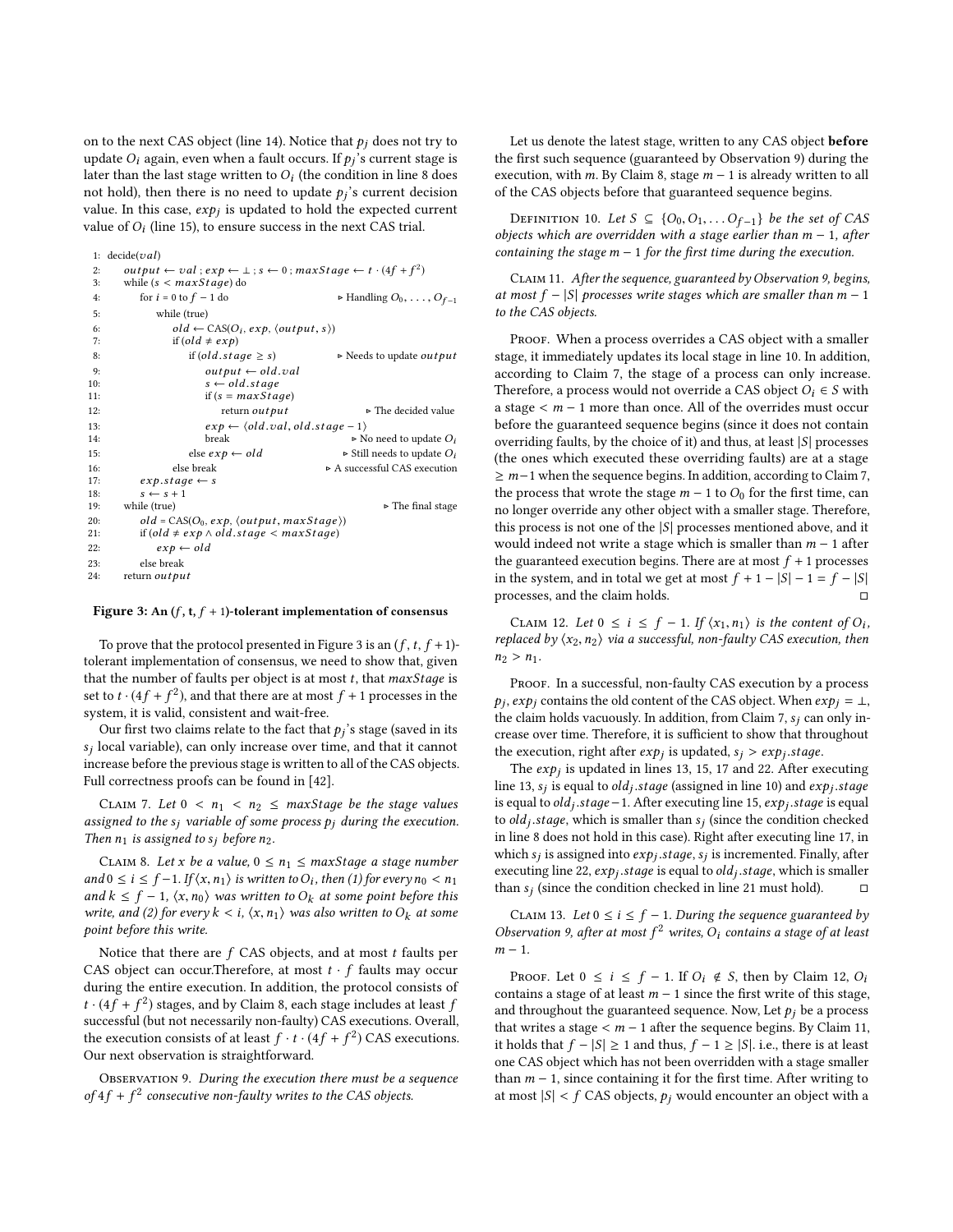stage of at least  $m - 1$ , would not override it (by the choice of the sequence), and would update its stage to be at least  $m - 1$ . Overall, there are at most  $(f - |S|)$  such processes, each executing at most  $|S|$ writes before getting to the  $(m-1)$ -th stage. Therefore, by Claim [12,](#page-6-4) after at most  $(f-|S|) \cdot |S| \leq f^2$  writes, each CAS object O<sub>i</sub> contains a stage of at least  $m - 1$ . □

By Claim [13,](#page-6-6) during the sequence guaranteed by Observation [9,](#page-6-2) after  $f^2$  successful CASes, if  $\langle x, n \rangle$  is written to  $O_i$  then  $n \ge m-1$ .<br>By Claim 12, after  $f + f^2$  out of the  $4f + f^2$  surranteed in the scope By Claim [12,](#page-6-4) after  $f + f^2$  out of the  $4f + f^2$  guaranteed in the scope<br>of the sequence only stages of at least m are written to the CAS of the sequence, only stages of at least  $m$  are written to the CAS objects. By Claim [12,](#page-6-4) we get:

<span id="page-7-2"></span>OBSERVATION 14. Let  $0 \le i \le f - 1$ . During the sequence guar-<br>teed by Observation 9, after  $4f + f^2$  successful CASes if  $(x, n)$  is anteed by Observation [9,](#page-6-2) after  $4f + f^2$  successful CASes, if  $\langle x, n \rangle$  is<br>written to 0: then  $n > m + 2$ written to  $O_i$  then  $n \ge m + 2$ .

<span id="page-7-1"></span>CLAIM 15. Let  $0 \le i \le f - 1$  and let  $\langle x, n_1 \rangle$  be the content of  $O_i$ when the sequence guaranteed by observation [9](#page-6-2) ends. Then for every  $0 \le j \le f - 1$ ,  $O_j$  contains the value  $\langle x, n_2 \rangle$  for some stage  $n_2$ .

PROOF. Assume by contradiction that there exists  $0 \le j \le f - 1$ for which  $O_i$  contains  $\langle y, n_2 \rangle$  for some  $y \neq x$ . Notice that both  $n_1$ and  $n_2$  (may be equal) are bigger than  $m + 1$ . By Claim [8,](#page-6-1)  $\langle x, m + 1 \rangle$ and  $\langle y, m + 1 \rangle$  have already been written to all of the CAS objects. By the choice of  $m$ , both type of writes have occurred during the sequence guaranteed by Observation [9,](#page-6-2) containing only non-faulty writes. By Claim [12,](#page-6-4) we get a contradiction. Therefore, for every  $0 \le j \le f - 1$ ,  $O_j$  contains the value  $\langle x, n_2 \rangle$  for some stage  $n_2$ , and the claim holds.

By Claim [15,](#page-7-1) after the sequence ends, all of the CAS objects contain the same decision,  $x$ . In addition, by Observation [14](#page-7-2) they contain a stage of at least  $m + 2$ . By Claim [8,](#page-6-1) for every  $y \neq x$  and a stage  $n_1 \geq m+1$ ,  $\langle y, n_1 \rangle$  has not been written to any  $O_i$  at this point. Our next claim shows that there exists no value  $y \neq x$  and a stage  $n_1 \ge m + 2$  for which  $\langle y, n_1 \rangle$  is written to a CAS object during the execution.

<span id="page-7-3"></span>CLAIM 16. Let  $0 \le i \le f - 1$  and  $y \ne x$ . Then  $\langle y, m + 2 \rangle$  is never written to  $O_i$  during the execution.

PROOF. Assume by contradiction that  $\langle y, m+2 \rangle$  is written to some  $O_i$  during the execution. By the choice of  $m$ , it must happen after the guaranteed sequence ends. By Claim [8,](#page-6-1) it also must hold that before this write,  $\langle y, m+1 \rangle$  is written to  $O_0, O_1, \ldots, O_{f-1}$ , in that order In particular by Claim 12, all of the CAS objects must that order. In particular, by Claim [12,](#page-6-4) all of the CAS objects must be overridden before this write.

For every  $0 \le k \le f - 1$ , we denote with  $O_{i_k}$  the k-th CAS object<br>ich is overridden with  $\langle u, u \rangle$  (for some  $u \ne x$  and  $n_k \le m + 1$ ) which is overridden with  $\langle y, n_1 \rangle$  (for some  $y \neq x$  and  $n_1 \leq m + 1$ ) for the first time after the guaranteed sequence. It is easy to show, by induction on k, that after  $\langle y, n_1 \rangle$  is written to  $O_{i_k}$ , there are at most  $f - k - 1$  processes in the system boying *output*:  $\pm x$  and most  $f - k - 1$  processes in the system having *output*<sub>j</sub>  $\neq$  *x* and  $s_i < m + 2$ . For the full correctns proof, see [\[42\]](#page-10-30).

Notice that as long as no other output value is being written, together with a stage which is at least  $m + 2$ , a process  $p_j$  does not change its *output<sub>i</sub>* variable. Therefore, after  $\langle y, m+1 \rangle$  is written to  $O_0, O_1, \ldots, O_{f-1}$ , for some value  $y \neq x$ , there are at most  $f - (f - 1) - 1 = 0$  processes in the system baying a value different from  $1) - 1 = 0$  processes in the system, having a value different from

x, and we get a contradiction to the assumption that  $\langle y, m + 2 \rangle$  is written to some  $O_i$  during the execution, for some  $y \neq x$ . written to some  $O_i$  during the execution, for some  $y \neq x$ .

We are now ready to prove that when the number of faults per faulty object is bounded by  $t$ , there are at most  $f$  faulty objects and at most  $f\,\!+\,1$  processes in the system, the protocol presented in Figure [3](#page-6-0) is valid, consistent and wait-free.

Validity. In the full version of this paper [\[42\]](#page-10-30), we prove that throughout the execution, the *output<sub>i</sub>* variable of a process  $p_i$  contains an input of some process  $p_h$ . The decision value of a process pj or [24\)](#page-6-0), and validity derives.  $p_i$  is the content of its *output<sub>i</sub>* variable (returned either in line [12](#page-6-0)

Consistency. First, notice that if there are no faulty writes during the execution, then besides the process  $p_i$  that executes the first successful write of  $\langle val_j, 0 \rangle$  to  $\overline{O}_0$  in line [6,](#page-6-0) all processes adopt<br>that same decision value upon their first write trial to  $O_0$  in line that same decision value upon their first write trial to  $O<sub>0</sub>$ , in line [9.](#page-6-0) Therefore, the decision value of each process remains  $v_j$  (the content of the quitaut, variable of a process  $v_j$  does not change content of the *output*<sub>h</sub> variable of a process  $p_h$  does not change anymore, even when executing line [9](#page-6-0) again), and consistency holds.

The case in which faults do occur is more complicated. Accord-ing to Claim [8](#page-6-1) and [16,](#page-7-3) there exists a single value  $x$  for which  $\langle x, maxStage \rangle$  is written to  $O_0$ . In addition, the condition checked in line [3](#page-6-0) guarantees that it is only written in line [20.](#page-6-0) Therefore, each process  $p_i$  either returns x in line [12,](#page-6-0) after reading  $\langle x, maxStage \rangle$ from  $O_0$ , or updates *output<sub>i</sub>* to hold x during the former stage at the latest, and returns it in line [24,](#page-6-0) and consistency derives.

Wait-Freedom. From Claim [12,](#page-6-4) after a sufficient number of writes to each CAS object (out of which at most  $t$  can be faulty), its content should remain stable (containing a stage that is equal to *maxStage* for  $O_0$  and  $maxStage - 1$  for the rest of the CAS objects). The loop in lines [5–16](#page-6-0) terminates upon reading a bigger stage (in line [14\)](#page-6-0) or executing a successful CAS (in line [16\)](#page-6-0). In addition, the loop in lines [3–18](#page-6-0) eventually terminates, since by Claim [7](#page-6-3) the stage  $s_i$  of a process  $p_i$  can only increase. For similar reasons, the loop in lines [19–23](#page-6-0) eventually terminates as well, and wait-freedom follows. □

## <span id="page-7-0"></span>5 ACHIEVING CONSENSUS - IMPOSSIBILITY RESULTS

In this section we show that the upper bounds presented in Section [4](#page-4-0) are tight. This easily holds for Section [4.1,](#page-4-2) since the solution for two processes uses a single CAS object, and no solution can use fewer objects (than 1). In Section [5.1,](#page-7-4) we show that an  $(f, \infty)$ , n)-tolerant consensus implementation that uses fewer than than  $f + 1$  base objects (when  $n > 2$ ) does not exist. Finally, we show, in Section [5.2,](#page-8-0) that for every  $f, t \in \mathbb{N}^+$  and  $n > f + 1$ , there is no  $(f, t, n)$ -tolerant consensus that uses  $f \cap A S$  objects exists  $n$ )-tolerant consensus that uses  $f$  CAS objects exists.

# <span id="page-7-4"></span>5.1 An Unbounded Number of Faults per Object

In this section we show that the upper bound presented in Section [4.2](#page-4-3) is tight. i.e., when the number of faults per faulty object is unbounded and there are more than two processes in the system, a reliable consensus implementation that uses only faulty objects does not exist.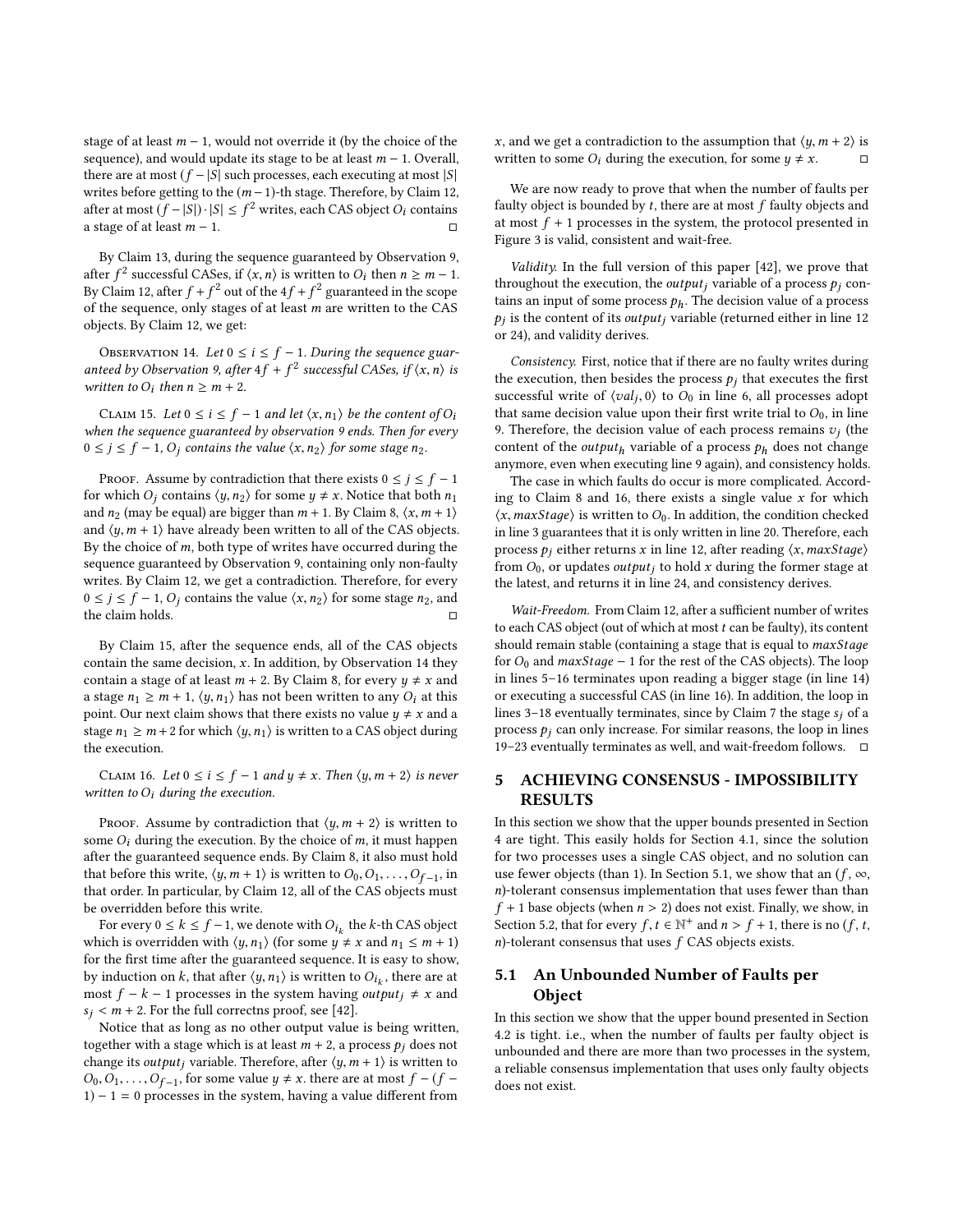THEOREM 17. For any  $f \in \mathbb{N}$ ,  $n > 2$ , it is impossible to implement an  $(f, \infty, n)$ -tolerant consensus protocol using f CAS objects and an unbounded number of read/write registers.

**Proof.** As defined in [\[25\]](#page-10-10), we say that while executing a consensus protocol, the global state of the system is multivalent if there are at least two decision values that are still possible in some extension of the current execution. I.e., given that the current state is multivalent, the protocol may terminate with several output values, depending on the future schedule. When only one decision value remains possible (for every extension of the current execution), we say that the state is *univalent*, or *x*-valent (when that value is *x*). A *decision* step is a step, executed by one of the processes, which turns the system's state from multivalent to univalent. This step may either be a read, a write or another atomic operation.

When there are at least two different input values, the system's initial state must be multivalent (implied by the validity condition). Because the protocol is wait-free, letting a process run by itself, starting from any multivalent state, would eventually lead to a decision step. Therefore, the standard impossibility technique [\[25\]](#page-10-10) is to construct an execution, carrying the protocol to a multivalent state where the next step of each running process is a decision step. Moreover, decision steps made by different processes would lead to states with different valencies. Then, it is shown that although each decision step, made by a certain group of two or more processes, should carry the protocol to univalent states with different valencies, there exists a process that cannot distinguish between these two states and thus, would output the same decision value after a solo run, starting after each of these two step possibilities. This way, a contradiction is derived (since a process cannot output  $x$  when the system is *y*-valent and  $x \neq y$ ).

In a similar way to [\[20,](#page-10-15) [33\]](#page-10-31), the standard impossibility technique cannot be used directly in our fault model, since it cannot be modified to fit non-deterministic executions. The specification of a step as a decision step may depend on the fact that it is not the execution of a faulty operation. Although we face different kinds of non-determinism (for example, in [\[20\]](#page-10-15), the shared objects are all considered to be reliable), we use a similar extension that adjusts the standard impossibility technique to a non-deterministic execution. We define a reduced model, in which the CAS executions of a certain process are always faulty (this is possible since the number of faults is unbounded), and faults are caused only by this process. More specifically, we denote the executing processes with  $p_1, p_2, \ldots, p_n$ , and assume that, given a faulty CAS object O, whenever  $p_1$  executes CAS(O, exp, new), new is written to O even if the original content of O is not equal to *exp*. For every  $2 \le i \le n$ , all CAS executions, done by  $p_i$ , are non-faulty (even if the CAS object<br>is a faulty one), and follow the operation's sequential specification is a faulty one), and follow the operation's sequential specification.

Now assume by contradiction that there exists an  $(f, \infty, n)$ tolerant consensus implementation, that uses  $f$  CAS objects and an unbounded number of read/write registers, in the reduced model. We assume, without loss of generality, that  $p_1$ 's input value is different then  $p_2$ 's input value. Consider the following execution, starting from the initial state (which is multivalent, from validity). First,  $p_1$ executes a sequence of operations until it reaches a state in which the next step would be a decision step. Then,  $p_1$  is halted and  $p_2$ executes a sequence of operations, until its next step is a decision

step. If  $p_1$ 's next step is no longer a decision step, it is run again until it reaches a similar state, and so on, until both  $p_1$  and  $p_2$  are about to make a decision step. The system must reach such a state, since the protocol is wait-free (i.e., both processes must terminate after a finite number of steps) and consistent (the system must reach a univalent state eventually). We denote the current multivalent state by  $s_0$ , the x-valent state the system would reach if  $p_1$  is the next process to take a step by  $s_1$ , and the y-valent state the system would reach if  $p_2$  is the next process to take a step by  $s_2$ . By the definition of a decision step, and since  $s_0$  is a multivalent state,  $x \neq y$ . As proven in [\[25\]](#page-10-10), if at least one of their next steps is a read from a read/write register, or if  $p_1$  and  $p_2$ 's next steps are executed on different shared objects, then  $s_1$  and  $s_2$  are indistinguishable to  $p_3$ . Therefore, in a solo-run of  $p_3$ , starting from either  $s_1$  or  $s_2$ , it would output the same decision value, in contradiction to the fact that  $s_1$  is x-valent and  $s_2$  is y-valent.

If  $p_1$  and  $p_2$ 's next steps are writes to the same read/write register, then let the state the system would reach if  $p_1$  is the next process to take a step after  $s_2$ , be  $s_3$ . Notice that  $s_3$  is also y-valent, and that  $s_1$  and  $s_3$  are indistinguishable to  $p_3$ . In a solo-run of  $p_3$ , starting from either  $s_1$  or  $s_3$ , it would output the same decision value, in contradiction to the fact that  $s_1$  is x-valent and  $s_3$  is y-valent.

Therefore, the next operation of  $p_1$  and  $p_2$  must be a CAS execution, executed on the same object O. Let  $s'_2$  be the state of the system reached from  $s_2$  after  $b_2$  executes its CAS on O and then system, reached from  $s_0$  after  $p_2$  executes its CAS on O and then  $p_1$  executes its CAS on O. Obviously,  $s'_2$  is a y-valent state. Since O<br>must be a faulty CAS objects (all of the f.CAS objects are faulty) must be a faulty CAS objects (all of the f CAS objects are faulty),  $p_1$ 's CAS execution overrides  $p_2$ 's and thus,  $s_1$  and  $s_2'$  are indistinguished to  $p_2$ . Again, in a solo-run of  $p_2$ , starting from either  $s_1$ . guishable to  $p_3$ . Again, in a solo-run of  $p_3$ , starting from either  $s_1$ or  $s'_2$ , it would output the same decision value, in contradiction to the fact that  $s_2$  is x-valent and  $s'$  is x-valent. the fact that  $s_1$  is x-valent and  $s'_2$  is y-valent.<br>There does not exist a reliable consensus

There does not exist a reliable consensus implementation that uses only faulty objects in the reduced model. Therefore, there does not exist such an implementation in our fault model.  $\hfill \Box$ 

## <span id="page-8-0"></span>5.2 A Bounded Number of Faults per Object

Although one can implement an  $(f, t, f + 1)$ -tolerant implementation of consensus that uses  $f$  CAS objects (as shown in Section [4.1](#page-4-2) for  $f = 1$  and in Section [4.3](#page-5-0) for  $f > 1$ ), for every  $f, t \in \mathbb{N}^+$  and  $n > f + 1$ , there does not exist an  $(f, t, n)$ -tolerant implementation  $n > f + 1$ , there does not exist an  $(f, t, n)$ -tolerant implementation of consensus that uses less than  $f + 1$  CAS objects.

THEOREM 18. For any  $f, t \in \mathbb{N}^+$ , it is impossible to implement an  $t, t+2$ , tolerant consensus protocol using  $f, CAS$  objects  $(f, t, f + 2)$ -tolerant consensus protocol using  $f$  CAS objects.

**Proof.** We show that for every  $f \in \mathbb{N}^+$ , one cannot implement an  $(f, 1, f+2)$ -tolerant consensus object that uses  $f \cap A S$  objects (since  $(f, 1, f+2)$ -tolerant consensus object that uses f CAS objects (since we are going to show a lower bound, it suffices to show it for  $t = 1$ ), using covering arguments [\[7,](#page-10-32) [9,](#page-10-33) [17,](#page-10-25) [30,](#page-10-34) [34\]](#page-10-27). Let  $p_0, p_1, \ldots, p_{f+1}$  be the  $\bar{f}$  +2 system's processes,  $O_0, O_1, \ldots, O_{\bar{f}-1}$  be the  $f$  CAS objects, and for every  $0 \le i \le f + 1$ , let  $v_i$  be  $p_i$ 's input value. Without loss of generality we assume that  $O_2$ ,  $O_3$ ,  $O_4$ , are initialized loss of generality, we assume that  $O_0, O_1, \ldots, O_{f-1}$  are initialized to ⊥, that for every  $0 \le i \le f + 1$ ,  $v_i \neq \bot$ , and that for every  $1 \leq i \leq f + 1$ ,  $v_i \neq v_0$ . For our impossibility result, we will build a certain execution.

We define our execution as follows: First,  $p_0$  runs alone until it returns its own input value,  $v_0$  (from wait-freedom and validity). Then, for every  $1 \le i \le f$ ,  $p_i$  runs alone until it executes its first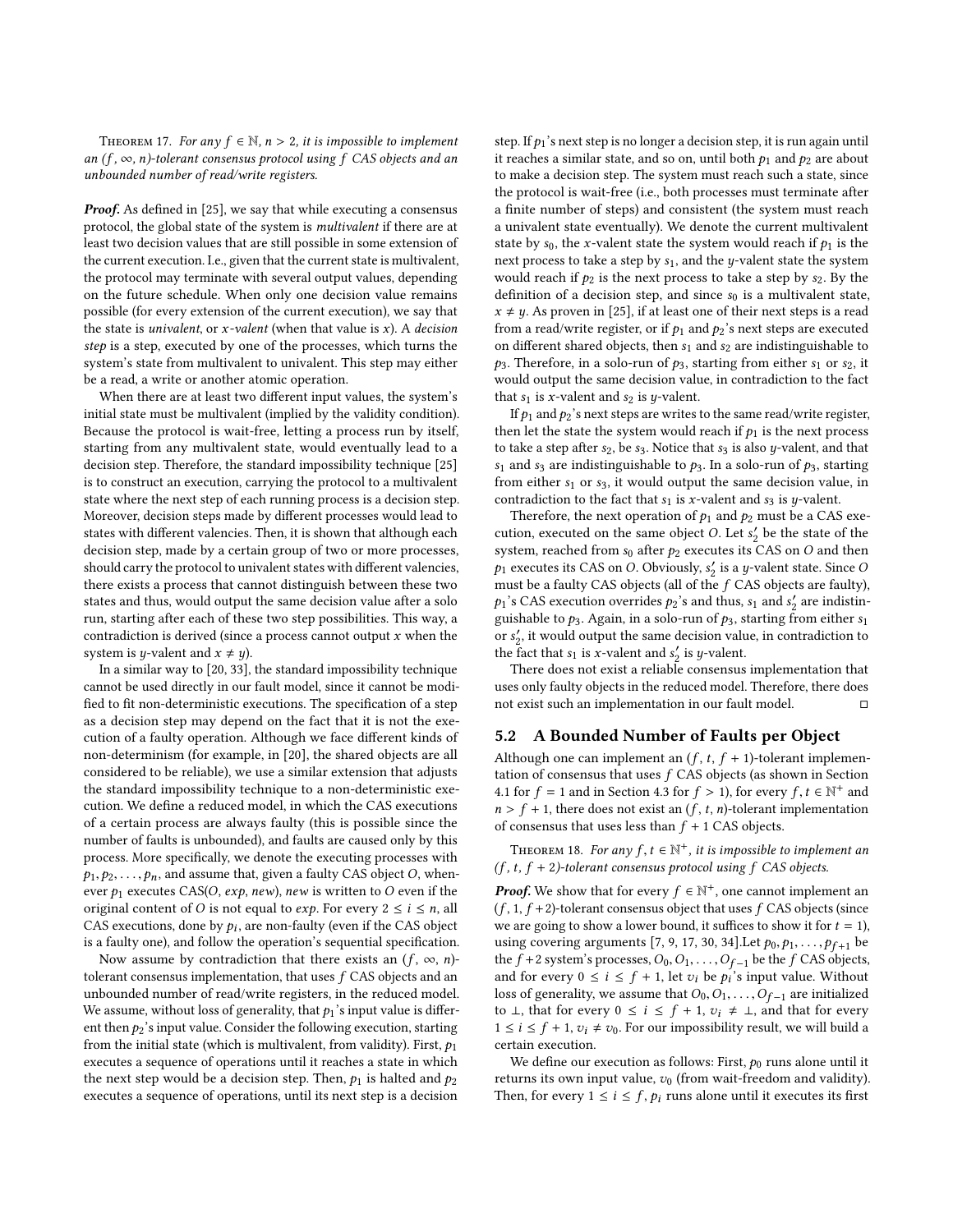CAS to an object not yet written by  $p_1, \ldots, p_{i-1}$ , denoted by  $O_{j_i}$ . Its<br>write to  $O_i$ , is foulty and thus overrides  $O_i$ , 's previous content, and write to  $O_{j_i}$  is faulty and thus overrides  $O_{j_i}$ 's previous content, and then it is halted Notice that for every  $1 \le i \le f$ , by is halted right then it is halted. Notice that for every  $1 \le i \le f$ ,  $p_i$  is halted right of the first write to an object that is not vet written by  $p_i$ after its first write to an object that is not yet written by  $p_1, \ldots, p_{i-1}$ and, therefore, the number of faulty CAS executions per CAS object is 1. It remains to show that for every  $1 \le i \le f$ ,  $p_i$  indeed writes at least to one such object before it terminates its solo run at least to one such object before it terminates its solo run.

CLAIM 19. For every  $1 \le i \le f$ ,  $p_i$  writes to a CAS object that has not yet been written by  $p_1, \ldots, p_{i-1}$ .

PROOF. We prove the claim by induction on  $i$ . For the base case, since writing to a CAS object is the only way to read its content, if  $p_1$  does not write to any object, it cannot distinguish between this run and another run in which it runs alone. Since in such a run, it must eventually decide (for wait-freedom) and return  $v_1$  (for validity), we get a contradiction to the consistency of the protocol.

For the inductive step, we assume that  $p_1, \ldots, p_i$  have already committed their faulty writes to the distinct objects  $O_{j_1}, \ldots, O_{j_t}$ <br>respectively and have immediately been halted. Here as well if  $\sum_{j_i}$ , ..., $\sum_{j_i}$ , ..., $\sum_{j_i}$ , ..., $\sum_{j_i}$ , ..., $\sum_{j_i}$ , ..., $\sum_{j_i}$  $p_{i+1}$  does not write to a new CAS object, it cannot distinguish between the current run and a run in which the only active processes are  $p_1, \ldots, p_{i+1}$ . From the above arguments, it would eventually return a value  $v \in \{v_1, \ldots, v_{i+1}\}$ , and we get a contradiction to the protocol's consistency protocol's consistency.

Given that  $f$  processes have committed an overriding fault to f distinct CAS objects, all of  $p_0$ 's writes have been overridden. Notice that each process  $p_1, \ldots, p_f$  cannot distinguish between<br>the current execution and an execution in which  $p_0$  is not active the current execution and an execution in which  $p_0$  is not active, until it commits its faulty write, and is halted. Therefore, when  $p_{f+1}$  starts a solo-run from the point of  $p_f$ 's overriding fault, it cannot distinguish between this run and a run in which to is not cannot distinguish between this run and a run in which  $p_0$  is not active at all. Eventually, from wait freedom and validity,  $p_{f+1}$  would return a value  $v \in \{v_1, \ldots, v_{f+1}\}$ , and we get a contradiction to the protocol's consistency. In conclusion, for every  $f \ge 1$  one cannot protocol's consistency. In conclusion, for every  $f \geq 1$ , one cannot implement an  $(f, 1, f + 2)$ -tolerant consensus object that uses  $f$ <br>CAS objects CAS objects.

Notice that by combining the results of Sections [4.3](#page-5-0) and [5.2,](#page-8-0) we show that, when there is a bound on the total number of faults per faulty object, the number of available CAS objects determines the consensus number [\[25\]](#page-10-10) of the entire construction. The consensus number of a set of f faulty CAS objects (each with a bounded number of overriding faults) is  $f + 1$ . This way, we place a faulty setting in each level of the Herlihy consensus hierarchy.

## <span id="page-9-0"></span>6 RELATED WORK

Much previous work was discussed in the introduction and throughout the paper. We discuss additional related work here.

Another approach for dealing with process failures is to employ a recovery mechanism enabling a process that has crashed to recover and complete its execution after going through a predefined recovery protocol (e.g., for critical sections [\[22\]](#page-10-16) or consensus protocols [\[20,](#page-10-15) [21\]](#page-10-35)). Similar techniques are used with architectures that employ NVRAM (e.g., [\[13,](#page-10-36) [19,](#page-10-37) [28\]](#page-10-38)).

As mentioned, Afek et al. [\[2\]](#page-10-19) and Jayanti et al. [\[29\]](#page-10-18) presented two independent models of memory data faults. Both papers presented upper and lower bounds on the number of base objects, some of which may be faulty, needed for constructing a reliable shared one. Examples of such objects are read/write registers, test&set bits and consensus objects. Further studies of faults in these models include [\[1,](#page-9-2) [4,](#page-10-39) [23,](#page-10-40) [38\]](#page-10-41). Jayanti et al. also classified the severeness of various fault types and introduced the notion of graceful degradation. Graceful degradation is a property of fault-tolerant implementations, which ensures that when too many base objects used in the construction are faulty, the construction manifests a fault whose severity remains in the fault class to which its base objects belong.

Byzantine faults[\[1,](#page-9-2) [10\]](#page-10-23) signify a worst-case type of process faults (unlike fail-stop, which is benign). In this work, we typically assume worst-case faults, similarly to byzantine process failures.

Traditional correctness conditions [\[26\]](#page-10-28) and the relaxed postconditions, as defined in our model, are required to hold on every execution. An alternative probabilistic model limits the probability that applications do not adhere to their specifications. Such probabilistic correctness conditions are modeled in [\[41\]](#page-10-42).

Another related research area studies performance benefits that can be obtained by executing approximate calculations instead of accurate ones [\[46\]](#page-10-43), and allowing data structures to deviate from their original specifications [\[3,](#page-10-44) [5\]](#page-10-45). For example, the pop operation, performed on a relaxed queue, may sometimes return a value that is not the first in line, while still adhering to some predefined relaxed specification. Such constructions are shown to obtain better scalability and performance. These models form a special case of the general functional faults model presented in this paper, and they provide additional intriguing examples. In contrast to the examples provided in this paper, the involved techniques and goals are very different. Our goal is not necessarily to improve performance, but to achieve fault tolerance in the presence of functional faults.

#### <span id="page-9-1"></span>7 CONCLUSIONS AND FUTURE WORK

Faults in the literature can be categorized as process failures or memory faults, in which a a value in memory gets arbitrarily distorted, independently of the behavior of the executing processes. In this work, we initiate a study of functional faults, in which the outcome of the function does not satisfy its specification, but that does follow some structured specifications. We demonstrated this concept with a specific natural functional fault of the important CAS synchronization primitive: the CAS overriding fault. We have shown constructions and impossibilities in the presence of the CAS overriding faults.

It would be interesting to examine other widely used functions with natural faults and understand whether they can be overcome with clever constructions. A very interesting question is whether a way can be found to categorize, in general, which faults can be overcome and which are too harsh to handle.

Many other questions remain. Can resources be saved by reusing these constructions? How do general faults affect the consensus hierarchy? Similarly to [\[29\]](#page-10-18), it would also be interesting to define severity levels of faults in the functional fault model, and then study the possibility of their graceful degradation in the functional fault model.

#### REFERENCES

<span id="page-9-2"></span>Ittai Abraham, Gregory Chockler, Idit Keidar, and Dahlia Malkhi. 2006. Byzantine disk paxos: Optimal resilience with byzantine shared memory. Distributed